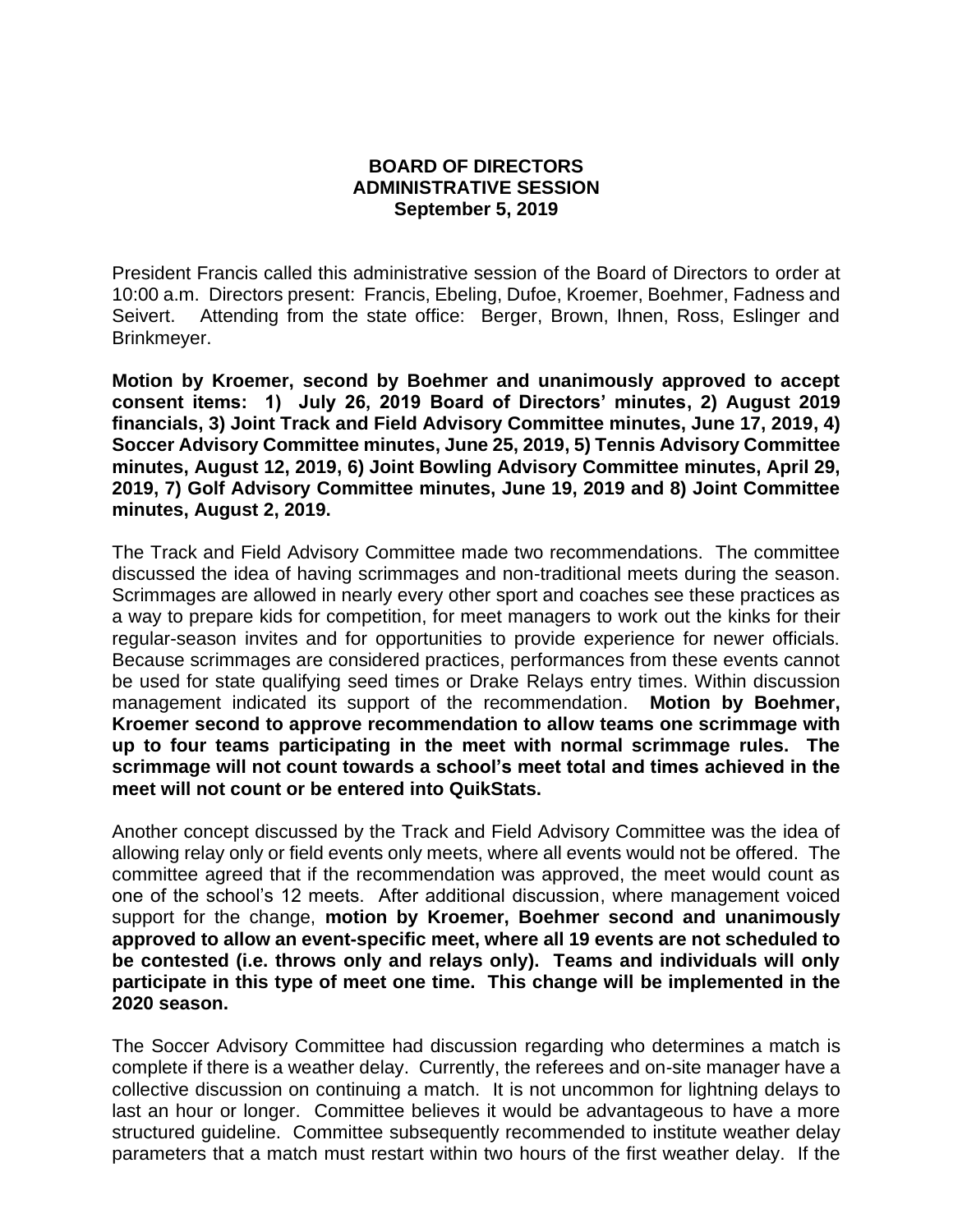match is unable to restart after two hours, then the match will be called complete (provided one team is leading at halftime). After a rain delay, teams should have a minimum of five minutes to warm-up, with no more than 10 minutes allowed. Within discussion, Brinkmeyer indicated this change would clarify the language for coaches, players and officials on rain and lightning delays. This would be for IGHSAU post season, but would encourage member schools to implement the change for regular season. After discussion, **motion by Ebeling, Dufoe second and unanimously approved to adopt weather delay parameters as stated above.**

Directors discussed the Soccer Advisory Committee's recommendation to remain on the current week (Week 49) for the girls' state soccer tournament. The committee emphasized that a separate week for the girls' state tournament allows the opportunity to showcase girls' athletics and protects the integrity of the Iowa Girl. After discussion, it was determined that the recommendation will be noted as input as part of the overall discussion of both boys' and girls' soccer seasons and state tournament dates that is currently taking place.

Discussion was held on the committee's recommendation to allow coaches to work with goalkeepers two weeks prior to the first legal soccer practice. Directors felt further research and input was needed.

Directors discussed recommendations received from the Joint Bowling Advisory Committee. The first recommendation was to allow first or last names on the front or back of the jersey. The decision is to be left to the discretion of the school. It was noted that this recommendation does not include nicknames and if approved, will be emphasized to participating member schools. **Motion by Fadness, second by Boehmer and unanimously approved to allow member schools the discretion of having first or last names on the front or back of the jersey.** 

Due to lane safety, the committee recommended to allow three balls to be used at the state tournament. The additional ball can be stored in the middle lanes. **Motion by Kroemer, Dufoe second to allow state tournament participants the use of three balls. Motion unanimously approved.**

Committee recommended to have the 12 highest non-qualifying individual scores from each qualifying meet in each class qualify for the state tournament. These individuals would bowl together (six on a lane) and would bowl their individual games and be able to compete for the individual championship. Due to individual bowlers already using two lanes, additional lanes wouldn't be required. This is for oil distribution and evens the playing field. Within discussion, Directors were informed that the Joint Committee of the IGHSAU/IHSAA referred this topic to staff for further research and information as part of the overall championship format discussion. Management does not support the recommendation for the 2020 championship, but is willing to include it as part of the overall format and time of season discussion.

Executive Director Berger presented proposed advisory committee appointments for the 2019-2020 year as follows:

JOINT CROSS COUNTRY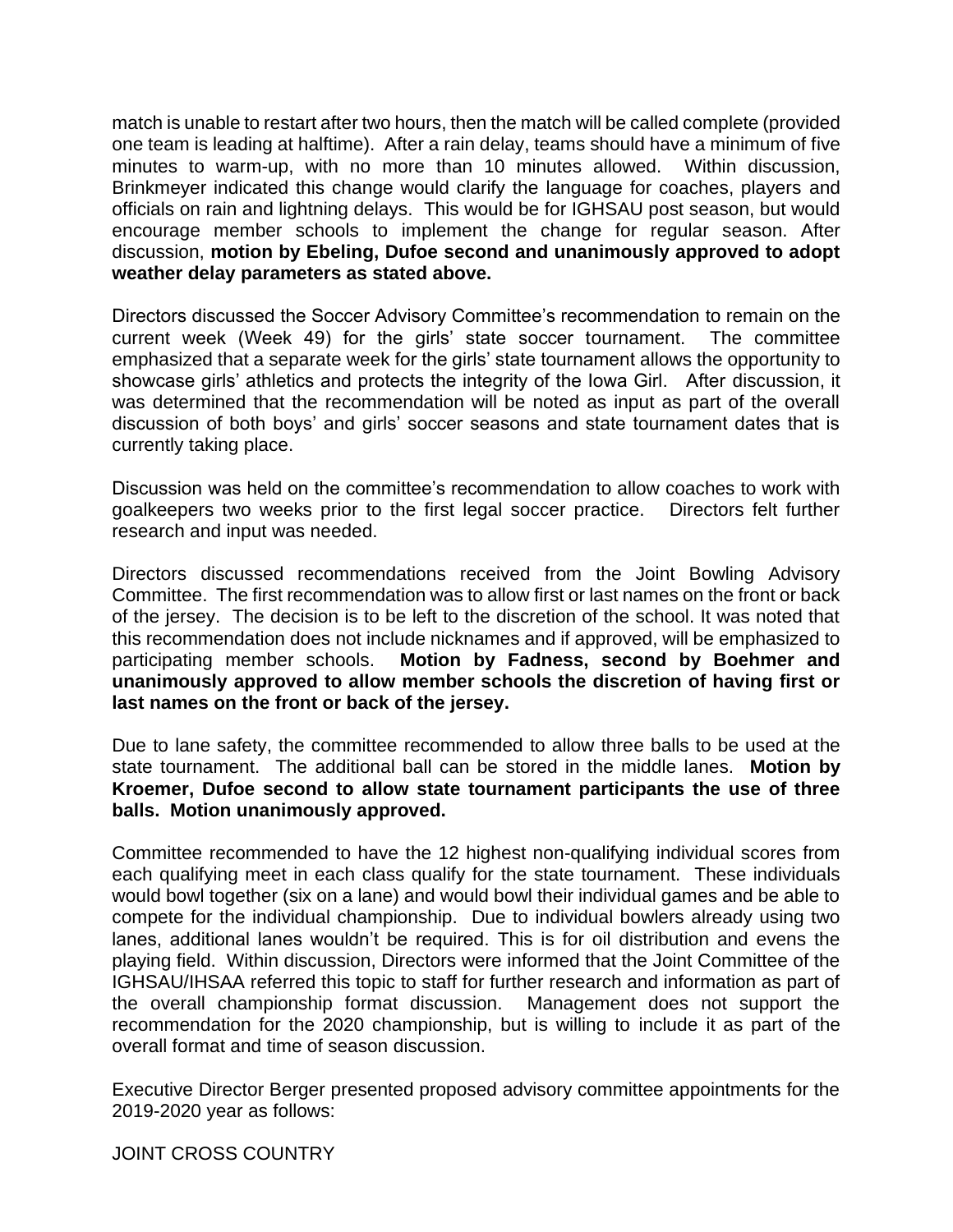Katie Tesch, Ridge View (1A)

VOLLEYBALL Todd Troutman, Dyersville-Beckman (2A) Matthew Johnson, Cedar Falls (5A) Katrina TerHark, Clarion-Goldfield-Dows (2A) Mollie Keitges, Knoxville (4A)

SOFTBALL Amber Doyle, Roland-Story (3A) Tia Stiles, Southeast Polk (5A) Belinda Nelson, Central Springs (2A) Maddison LeClere, Cedar Rapids Kennedy (5A) Erica White, Boone (4A) Heather Fortune, Wayne (1A)

SWIMMING AND DIVING Michelle Stout, Ankeny Tony Kramer, Diving Coach, Linn-Mar Shawn Thomsen, Official Jayson Campbell, Southeast Polk as Chair

## Following discussion, **motion by Kroemer, second by Ebeling and unanimously approved to adopt the 2019-2020 advisory committee appointments as presented.**

Eslinger presented the tentative state swimming and diving schedule. Eslinger explained that management would like to move state diving from Saturday morning to early Friday afternoon. State diving would commence at 11:00 a.m. Swimming prelims would begin at 5:00 p.m. Swimming finals would be held on Saturday starting at 12:00 p.m. Kroemer voiced concern about the start time for divers. Due to expenses involved especially for schools on the far corners of the state, she would like to have swimmers travel with the divers rather than taking two vehicles a few hours apart. This might not be possible with diving on Friday afternoon. Executive Director Berger indicated management will look at the number of schools that could be affected and possibly provide an additional per diem. Management will provide a proposed per diem in October.

The 2019 Volleyball Hall of Fame nominees were reviewed by Eslinger. Following discussion, **motion by Boehmer, second by Dufoe to approve the nominees as presented. Motion unanimously carried.**

# **2019 VOLLEYBALL HALL OF FAME**

**Annie Stoessel, Sumner 1996 Emily Luensmann, Dubuque Hempstead 2004 Lea Hartigan, Treynor 2007**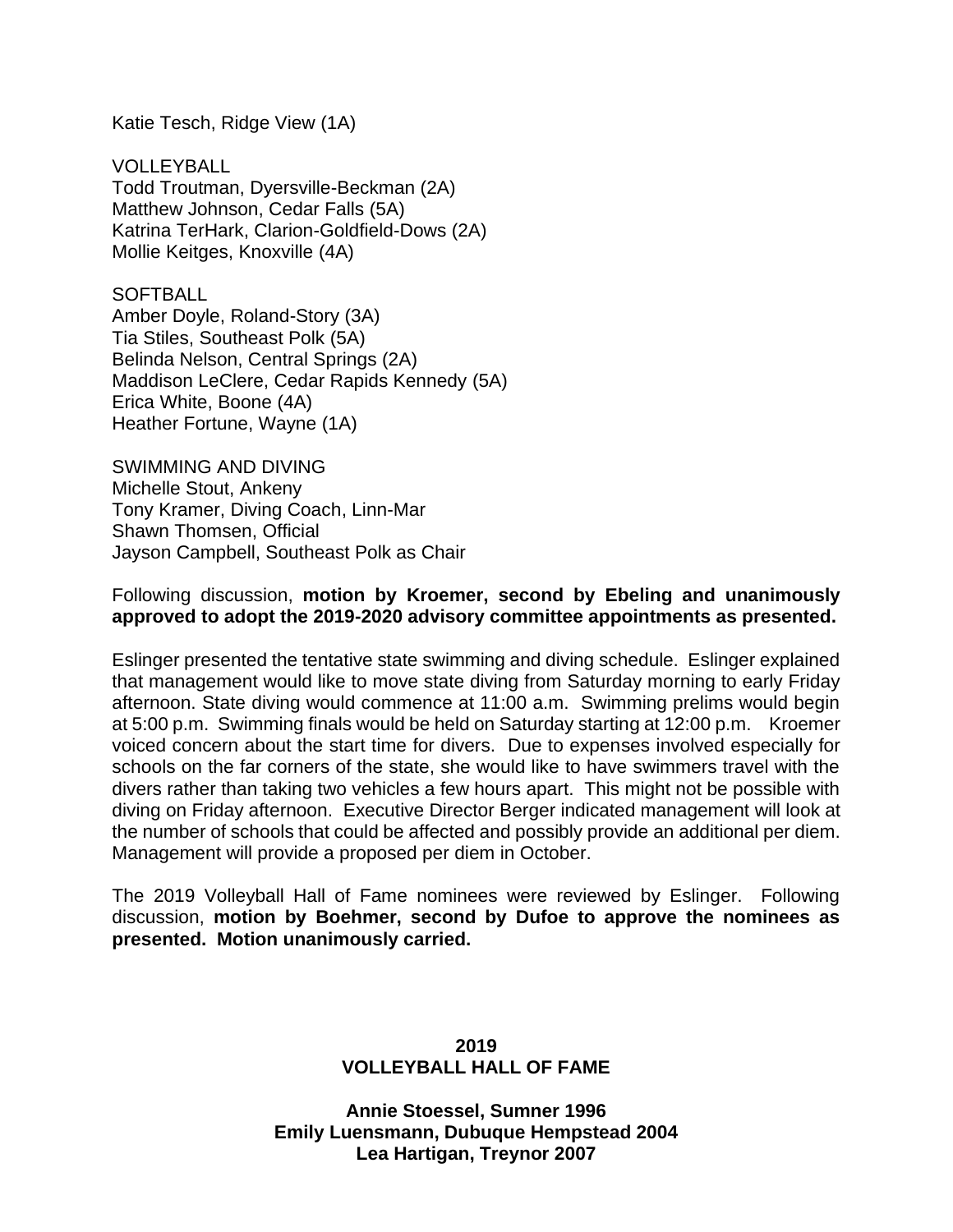## **Carli Tritz, Sioux City Bishop Heelan 2010**

Per IGHSAU Constitutional writing, when a vacancy occurs on the Representative Council that leaves an unexpired term, the Board of Directors shall make an appointment to fill the seat. This year in the southwest district two unexpired terms needed to be filled. A one-year and two-year term, respectively. Director Dufoe, following research and discussion, recommended Chris Fenster, Southwest Valley and Devin Embrey, Glenwood to fill the vacant seats. Further recommended that Chris Fenster fill the oneyear term and Devin Embrey fill the two-year term. **Motion by Fadness, second by Ebeling and unanimously approved to appoint Chris Fenster, Southwest Valley to fill the one-year unexpired term of office and Devin Embrey, Glenwood to fill the two-year unexpired term on the Representative Council.**

It has been brought to the attention of management by legal counsel that changes in the IGHSAU's Pet Policy are needed. The IHSAA has also been informed about the needed changes. Both organizations utilize the same pet policy. The proposed new policy is as follows:

## Service Animals at IGHSAU Events:

Member schools shall comply with the provisions of Iowa code 216c. As such, a person with a disability or a person training an assistive animal has the right to be accompanied by a service animal or an assistive animal, under control. The person is liable for damage done to any premises or facility by a service animal or assistive animal. A "service animal" means an animal specially trained at a recognized training facility to assist a person with a disability, whether described as a service animal, guide animal, hearing animal, support animal, independence animal, or otherwise. An "assisted animal" means a simian or other animal specially trained or in the process of being trained under the auspices of a recognized training facility to assist a person with a disability.

School representatives are only allowed to ask two questions regarding service animals. They may ask if the animal is a service animal that is required due to a disability and what type of work or task the animal has been trained to do. **Motion by Dufoe, second by Fadness to approve the above stated pet policy. Motion unanimously approved.**

A change in the IGHSAU's Public Address Announcement Policy was reviewed and discussed. **Motion by Fadness, second by Boehmer to approve the changes in the Public Address Announcement Policy.** Policy is as follows:

#### Public Address Announcement Policy:

The public address system at any IGHSAU post-season event is not to be used as an open public forum for the expression of views by individuals or organizations concerning political, philosophical, religious, or other matters unrelated to the conduct of the event, or the management and safe use of the event site. For example, conducting a prayer over the public address system is prohibited at IGHSAU post-season or sponsored events.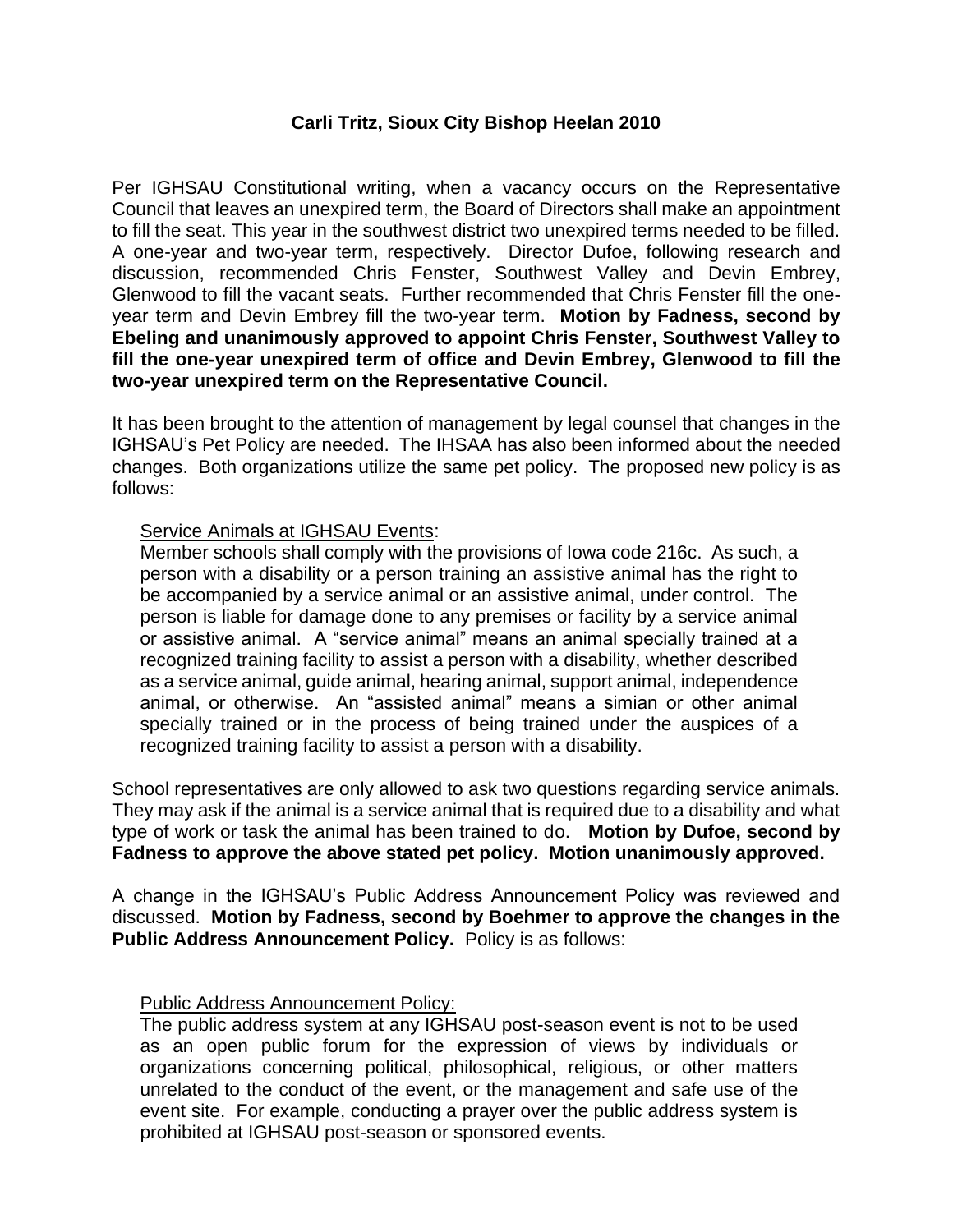Ihnen presented proposed state tennis tournament sites as follows:

| 2020:<br>2A<br>1A | Johnston<br><b>Norwalk</b><br>Ankeny | Singles, Doubles, Team<br>Singles, Doubles<br>Team |
|-------------------|--------------------------------------|----------------------------------------------------|
| 2021:             |                                      |                                                    |
| 2A                | University of Iowa                   | Singles, Doubles<br>Team                           |
| 1A                | Ankeny<br>Byrnes Park, Waterloo      | Singles, Doubles                                   |
|                   | Johnston                             | Team                                               |

## Following brief discussion, **motion by Kroemer, second by Ebeling to approve 2020 and 20021 state tennis tournament sites as presented. Motion unanimously approved.**

Because numerous schools had to add days or hours to their calendar due to the excessive snow and weather last school year, Directors approved a change in junior high policy that granted eligibility to sixth graders, on a case by case basis, the ability to begin practice and compete with junior high school softball after the last scheduled day that was published as part of the approved school calendar. Due to the favorable response received by member schools and the number of girls it assisted, management recommended that the adjustment be approved and become policy. This change would make the policy consistent to that addressing eighth grade softball students. **Motion by Kroemer, second by Dufoe that beginning with the 2020 softball season, girls in the sixth grade will be eligible to begin practice with the junior high softball team on the first date of practice, as determined by the local school district. Motion unanimously approved.**

Directors reviewed and discussed at length four recommendations from the educationalbased activities Ad Hoc Committee.

- 1) Results of the Ad Hoc Committee survey reflect strong support for a "dead week". If the concept were approved, management would work with the Department of Education on the language. Fadness voiced concern about having a waiver process. Executive Director Berger stated there are a lot of details that need to be worked out. A favorable vote by Directors would move the process forward. **Motion by Kroemer, second by Boehmer to approve the recommendation of the committee to include the implementation of a "dead week," tentatively scheduled for Week 4 of the Unified Activities Calendar.**
- 2) In order to condense the volleyball postseason, committee recommended that the state volleyball tournament be moved from Week 19 to Week 18 on the Unified Calendar. The change wouldn't affect the regular season. **Motion by Fadness, second by Ebeling to move the state volleyball tournament from Week 19 to Week 18 of the Unified Activities Calendar effective 2020.**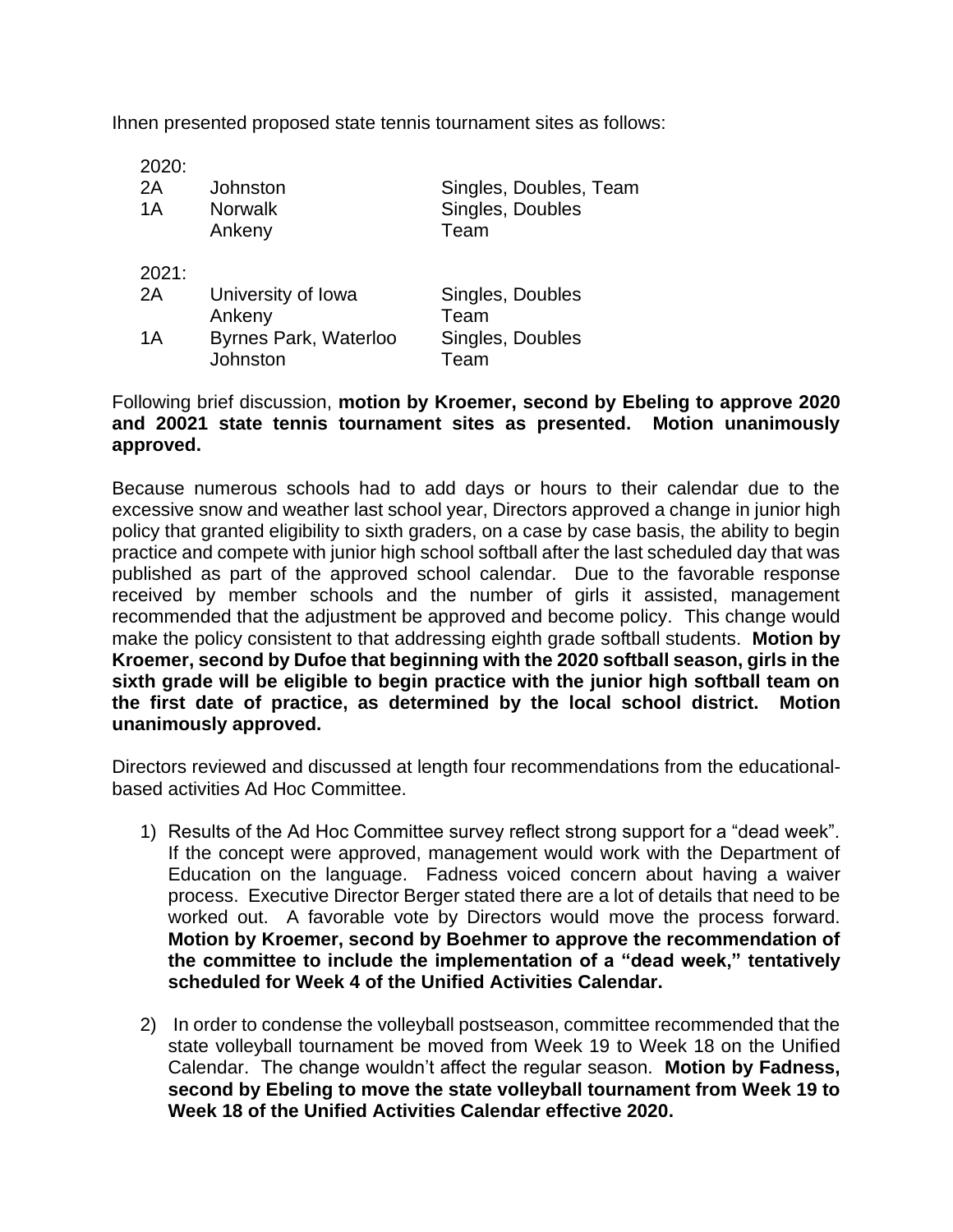- 3) The committee also recommended the state swimming and diving championships be moved from Week 18 to Week 19 on the Unified Calendar. The move would switch the weeks in which state volleyball and state swimming are currently held. Within discussion, it was noted that there will be three days in which girls who have qualified for the state meet will need to share their school's swimming pool with the boys because their season will have started. **Motion by Ebeling, second by Boehmer to move the swimming and diving meet from Week 18 to Week 19 on the Unified Activities Calendar effective 2020.**
- 4) **Directors approved the committee's recommendation that the start of softball practice be moved to Week 44 on the Unified Calendar. Softball will start practice on the same date as baseball but the start of competition will remain the same, giving softball teams three weeks of practice before the start of competition. This is effective May 2020. Motion by Boehmer, second by Dufoe and unanimously approved.**
- 5) **Directors also approved for track and field to become a single season with a maximum of 16 countable dates for either indoor or outdoor competition. The season will begin in Week 35 on the Unified Activities Calendar. The first date of competition and Day 1 of the scholarship rule will be the Monday of Week 36 of the Unified Activities Calendar and begin in the spring of 2021. This approved through a motion by Kroemer, second by Boehmer and unanimously approved.**

Ebeling left at 11:30 a.m.

Executive Director Berger shared with Directors the current list of schools that have signed the "classification resolution" authored by the Superintendent from Cardinal of Eldon. There are currently 30 school districts that have signed the document calling for a commitment from the IGHSAU Board of Directors and the IHSAA Board of Control to convene a committee to seriously evaluate the competitive needs of students and schools. Executive Director Berger informed Directors that a committee to address classification concerns is in the process of being finalized. A listing of 14 individuals that have been invited to serve on the classification committee was reviewed by Directors. The first meeting of this committee will be October 1.

Evaluation results from state softball tournament completed by participating coaches and participants were reviewed by Directors. Overall the results were positive.

Annually the NFHS asks state associations to nominate a coach in each sport to be considered as a National Coach of the Year. Executive Director Berger reviewed the IGHSAU's nominees.

Directors were also informed of the 2019-2020 Distinguished Coach award recipients for 2019-2020.

Ross reviewed host sites for the 2019 state qualifying cross country meets to be held on Thursday, October 24. He further indicated a meeting was recently held with Fort Dodge Parks and Recreation to discuss parking and shuttle services during the state meet.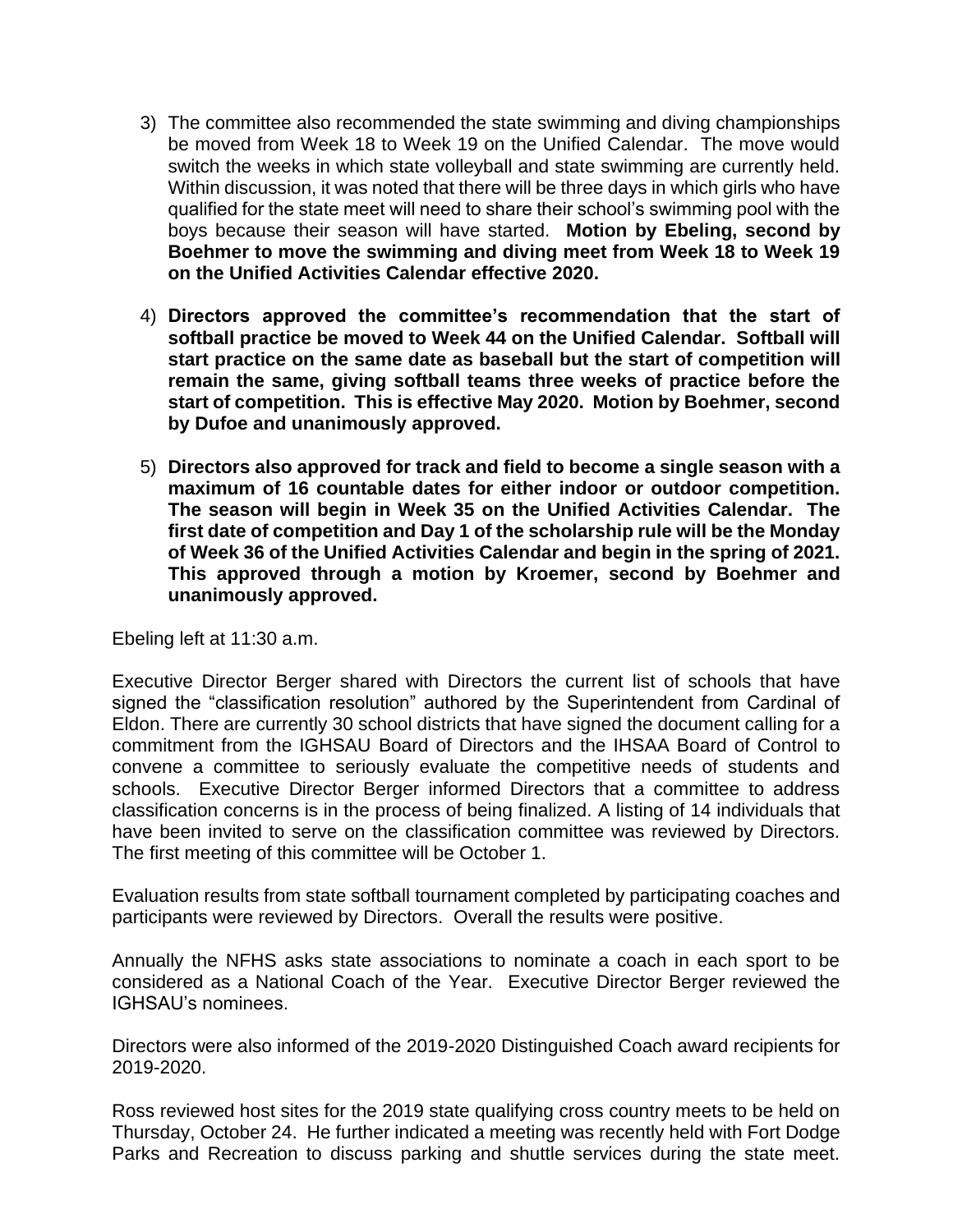Because the shuttle service worked so well last year, it was determined it would be utilized again this year with some adjustments. There will be four shuttle area locations – Fort Dodge Senior High School, Fort Dodge Middle School, Fort Dodge Aquatic Center and Harlan Rogers Sports Complex. Rather than each car paying to park at the shuttle locations, this year individuals will pay \$10 and be given a wristband. The wristband serving as ticket/admission to board the bus and enter the state cross country meet site. The shuttle service will run throughout the day dropping people off at the meet and returning them to their respective parking lot. Ross indicated management recognizes that there are three possible areas that may also allow and charge for parking beyond the four shuttle areas. Even though spectators will pay to park in these areas, they will also be required to pay \$10.00 for admission into the meet. There will be two access points at which spectators can purchase admission. One will be placed on the roadside and the second access point will be placed on the south field side. Ross then reviewed parking areas for those using the administrator pass, handicapped, team buses, team vans and team pep buses. Discussion ensued.

Dufoe left at 12:00 p.m.

Ross reviewed topics that will be presented at the various District Athletic Director meetings this fall. Those included: RSchool, soccer dates, Ad Hoc recommendations – IGHSAU Board action, sport by sport updates, hosting contracts, IGHSAU deadlines, IGHSAU contact information and SAAC update.

Executive Director Berger shared with Directors that the IGHSAU is again providing Headstrong concussion insurance for girls in grades 9-12 participating in an IGHSAU activity for the 2019-2020 school year. Iowa Farm Bureau is underwriting the cost of the insurance.

Directors were made aware of a cooperative sharing situation involving Burlington Community Schools. Currently, Fort Madison, West Burlington, Notre Dame, Holy Trinity, Danville and Central Lee are in a cooperative sharing agreement with Burlington for the competition of girls' and boys' swimming. Burlington requires each sending district to pay a per student fee to help offset expenses incurred in the sport. Burlington Community School District Board of Education recently approved a policy that states, "Students who open enroll out from Burlington to partner schools are not allowed to be a part of the team." Within discussion, Fadness stated that the action taken by Burlington is placing an undue burden on someone desiring to participate. Language addressing the subject is needed from the Department of Education. The language developed will be included in our cooperative sharing agreement wording.

Executive Director Berger asked for direction regarding holding both the girls' and boys' state soccer championships during the same week. Francis is of the opinion that because the recommendation came from the Ad Hoc Committee, it needs to be researched. The main question is logistics in creating a format. Directors were informed that Memorial Day will come into play some years. Field conditions are another concern—the IHSAA has consolation games and the IGHSAU does not. If Directors are supportive of the move, management will meet with the IHSAA and begin to address logistics. Directors supported the idea of moving forward on the idea of presenting the girls' and boys' state soccer championships during the same week.